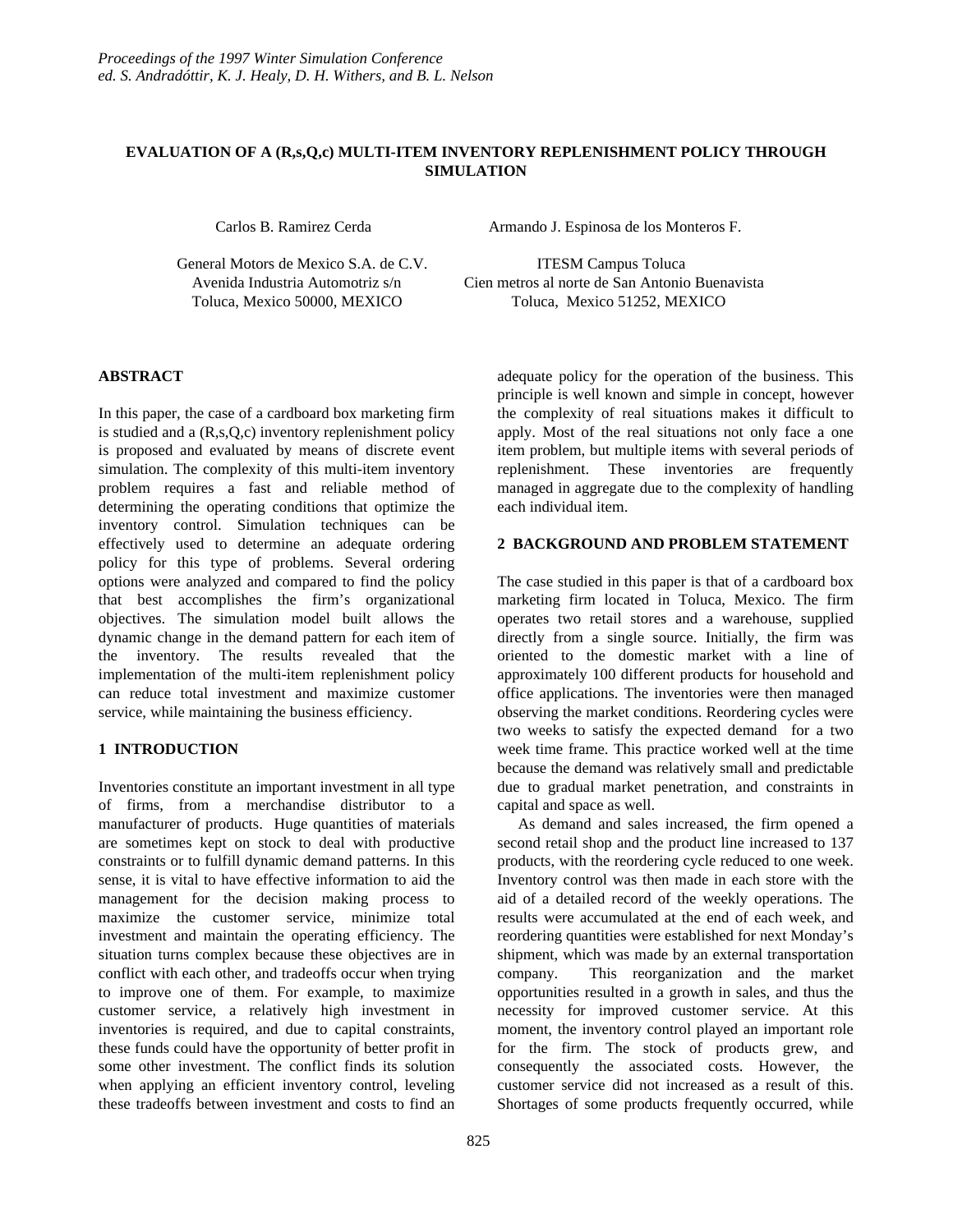others remained on the shelves in big quantities. Lost sales and carrying costs presented complex trade-offs for the profitable operation of the business. Due to the accelerated growth of the firm, the inventory control turned more complicated. Intuition and commonsense rules with the aid of historical data have been useful in the past, but certainly not efficient.

Given this situation, the firm's manager decided to find a fast, reliable and safe method of ordering the quantity of each of the products to minimize total inventory cost, (sum of ordering and carrying costs) and to maximize two customer service measures (defined by the firm as P1 and P2). Service level measure P1 refers to the percentage of items stocked out from the total quantity of items demanded. Service level measure P2 relates to the percentage of items stocked out from the total number of items carried. Initially, these measures of performance were estimated at an average of \$409 for the total inventory cost, 80% for P1 and 85% for P2, on a weekly basis.

After conducting a research, the manager found that the proposed ordering policy could not be evaluated by means of theoretical inventory models due to the complexity of the real system and the variables involved. In this sense, simulation can provide a powerful tool for evaluating the performance of a proposed system and choosing the right alternative before actually implementing the solution. A simulation project was then undertaken by the firm for this purpose.

#### **3 REORDERING POLICY DEVELOPMENT**

The inventory problem was initially reduced from the original 137 products to only 22 applying the ABC classification method. These 16% Class A items account for 79.2% of the total inventory value. The problem can then be described as follows:

- 2 selling points.
- 22 items to control.
- Stochastic demand.
- Joint replenishment of the 22 items.
- One supplying source.
- Fixed ordering lots for each item.
- Limited freight transportation capacity.
- Limited warehouse storage capacity.
- Fixed unit costs, no quantity discounts.
- Ordering and carrying costs relevant.
- Shortage costs not estimated.
- Backordering not considered.
- Weekly review of inventory levels (Saturdays).
- Inventory replenishment on Mondays.
- Availability of one truck per week maximum.
- Instantaneous delivery time.

#### **3.1 A (R,s,Q,c) Model**

The replenishment problem faced in this paper is stochastic in nature, with warehouse and transportation constraints present. Since several items are ordered at the same time, it is necessary to consider a  $(R,s,Q,c)$ model to find the solution. This model offers the following advantages that can eliminate some of the problems mentioned before:

- Warehouse and transport capacity rationalization.
- Unit ordering cost reduction.
- Easy to implement and use.
- Responsive to changes in demand.
- Low operating cost.
- Computationally efficient.
- Easy to maintain.

In general, the  $(R,s,Q,c)$  model can be stated as: "review the inventory level every R units of time, if the inventory is less than or equal to s you *must-order* Q, if the inventory is less than or equal to c you *can-order* (Q - c)". This is called *coordination* in inventory theory, which means that the ordering of one item is done "in coordination" with the inventory of other items. The level of coordination for each item depends on the parameters s and c.

#### **3.2 Notation**

- $R =$  units of time between inventory revisions.
- $s_i$  = must-order level for item j.
- $Q_i$  = lot size for item j.
- $c_i$  = can-order level for item j.
- $Oh<sub>i</sub> = On hand inventory level for item j.$
- $d_{i(\text{avg})}$  = average demand for item j.
- $W =$  truck capacity.
- $w_i$  = truck capacity of item j.
- $h =$  holding cost.
- $k<sub>i</sub>$  = ordering cost of item j.
- $A =$  total ordering cost.
- $v_i$  = unit cost of item j.
- $n =$  number of items.
- $|x_i|$  = closest amount (to  $x_i$ ) feasible to be shipped taking into account the lot size and the capacity restrictions.

#### **3.3 Replenishment Algorithm**

The proposed algorithm for replenishing the inventory consists of the following steps:

**STEP 1:** Let CO={items to control sorted in descending order according to the ABC classification}. Review the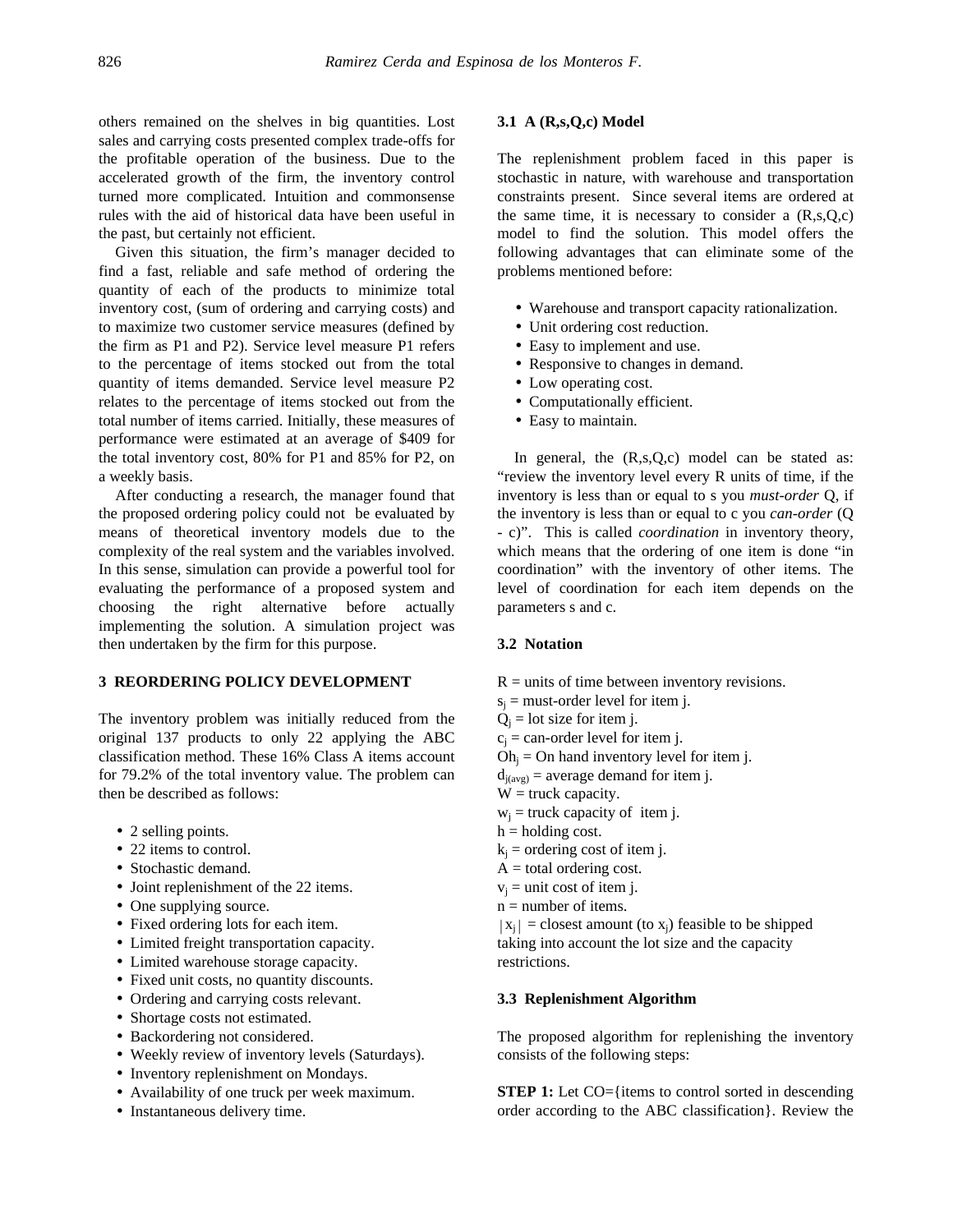inventory levels R units of time after last replenishment and let:

CA={items in CO such that  $Oh_i$  s<sub>i</sub> }. If CA= then STOP (do not order this period). Else go to STEP 2.

**STEP 2:** Rank the k items in CA following the same sequence in CO, such that:

 $CA=[[1], [2], [3], \ldots, [k]$ 

**STEP 3:** Let  $CB = \{$ first t elements in  $CA(t - k)$ } such that:

$$
\quad \text{for } t < k \colon \quad \sum_{j=1}^t Q_{[ \, j ]} \leq W \quad \text{and} \quad \sum_{j=1}^t \left( Q_{[i]} + Q_{[j]} \right) > W
$$

for each  $i > t$  and  $i$  CA

Go to STEP 4

$$
\quad \text{for } t=k\text{: } \quad \sum_{i=1}^t Q_{[i]}\leq W
$$

Go to STEP 5

**STEP 4:** Order Q<sub>i</sub> for each element in CB. STOP.

**STEP 5:** Let  $CC = \{ \text{items such that } OH\}$  cj for  $=$ 1,2,...,n and j not in CA}. Let:

$$
W'=W-\sum_{i\in CB}\bigl|Q_{[i]}\bigr|
$$

**STEP 6:** Rank the m items in CC following the same sequence than CO, such that  $CC=[1], [2], \ldots, [m]$ .

**STEP 7:** Let  $CD = \{$  first p elements in  $CC\}$  such that:

for p < m: 
$$
\sum_{i=1}^{t} |Q[i] - OHj| \leq W'
$$
  
and 
$$
\sum_{j=1}^{t} |Q[j] - OHj| + |Q[i] - OHi| > W'
$$
  
for each i > t and i CA

$$
\text{for } p = m: \quad \sum_{i=1}^n |Q_{[i]} - OH_i| \leq W'
$$

$$
let \qquad Q_j' = |Q_j - OH_j|
$$

Order Qj for each element in CB and Qj' for each j in CD. STOP.

#### **3.4 Obtaining Model Parameters**

**Parameter R** (time units between inventory revisions): depends on the specific problem addressed, considering the revision policy of the firm.

**Parameter s** (must-order level): obtained as the first integer that satisfies the desired service level based on the probability distribution of its demand. For example, with a 95% service level:

$$
F_j(s_j) \geq 0.95
$$

**Parameter Q** (lot size): obtained solving the following equations simultaneously:

$$
Q_j = \sqrt{\frac{2k_j d_{j(\text{avg})}}{hv_j}}
$$
 (1)

$$
\frac{k_j}{Q_j} = \frac{A}{W_j}
$$
 (2)

Equation (1) is the well-known *economic lot size* (Plossl 1985), and (2) expresses the relationship between the total ordering cost and the cost to order item j only. Solving for  $k_i$  in (2) and substituting in (1), we finally find:

$$
Q_j = \frac{2 \text{Adj}(avg)}{\text{hv}_j W_j} \tag{3}
$$

Parameter c (can order level): the choice of c depends on the desired level of coordination for the items in the inventory. Typically ranges from zero (independent replenishment) to some value, e.g., the economic lot size  $Q_i$  (totally coordinated replenishment). See Love (1979) for suggested values of the parameter c.

For the specific inventory problem in this paper, the model parameters were established as R=1 week, s was given by each corresponding demand distribution with a 95% service level. Q was calculated using expression (3) for each item, and c taking four different values as shown in Table 1, to represent different replenishment coordination levels.

Table 1: Replenishment Policies to be Evaluated

| <b>Replenishment Policy</b> | Value of c    |
|-----------------------------|---------------|
|                             |               |
|                             |               |
|                             | $s + Q_i / 2$ |
|                             |               |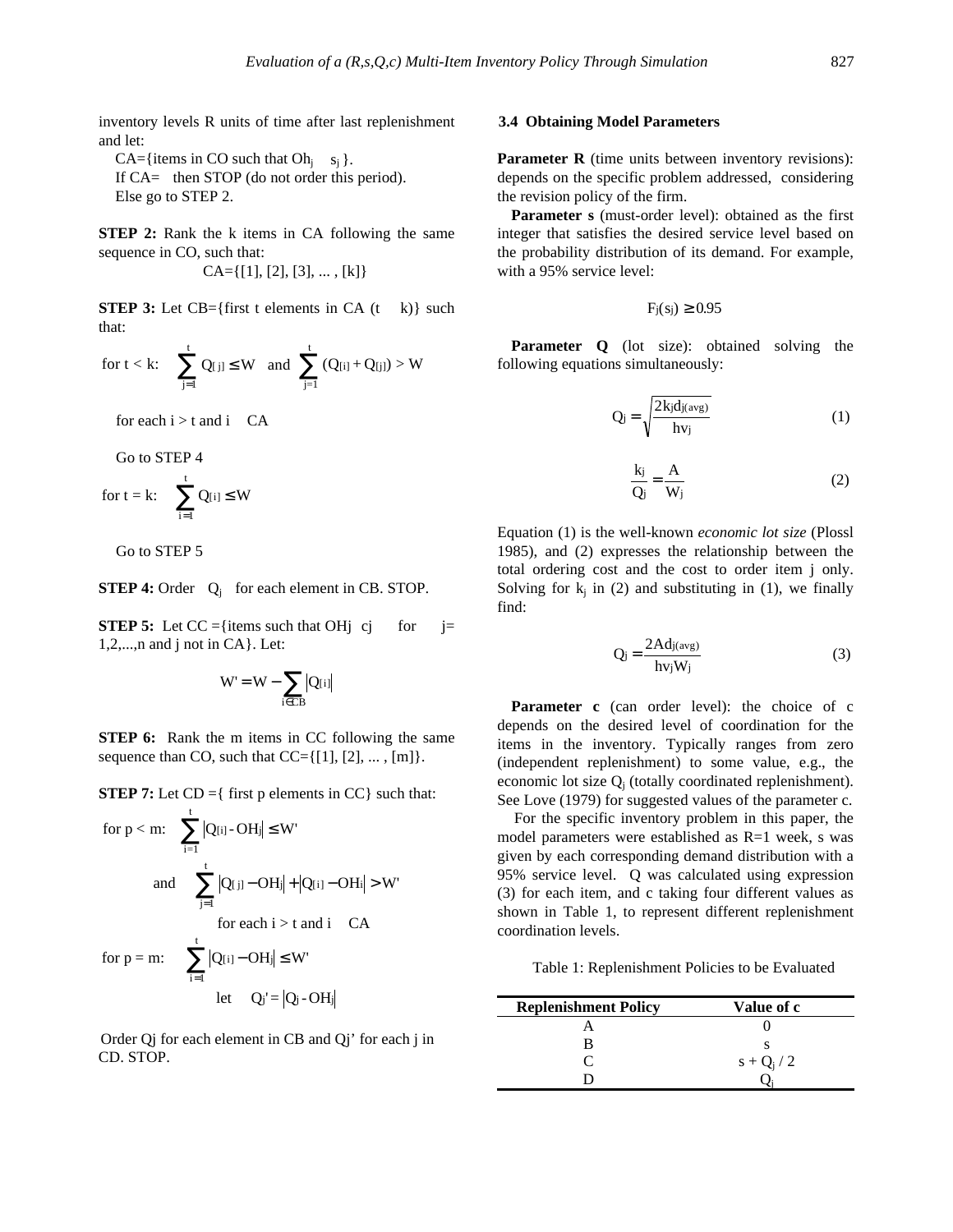### **4 SIMULATION MODEL DEVELOPMENT**

The simulation project undertaken had the following objectives in order to understand the performance of the proposed inventory ordering policy:

- Evaluate the (R,s,Q,c) ordering policy for the stated inventory problem.
- Compare alternative replenishment policies by changing the *can-order* parameter c.
- Evaluate the selected ordering policy performance before its actual implementation.

Considering that the inventory reordering in the firm studied is done weekly (R=1), the *fixed-increment* time advance approach (Law and Kelton 1991) was selected for advancing the simulation clock.

Initially, the inventory problem was modeled to represent the current situation and get a validated model of the real world system. Once validated, this model was modified to include the proposed ordering policy, making simulation runs with each of the four values selected for the parameter c. Finally, the results of these simulations were compared statistically.

### **4.1 Data Collection and Model Definition**

Daily transaction reports carried by each retail store were the main source for the data required to build the simulation models. Sixty weeks of daily demand for each of the items in the product line were available in these records. However, the sum of the individual demands of the two stores was considered for this study, since transfer of items is made between the stores to balance inventories. No transaction cost was considered relevant for the model. Other important sources of information were price lists, accounting records, organization manuals, and useful conversations and interviews with employees.

Considering the demand as a discrete random variable, the Chi-Square goodness of fit test was applied to each of the demand data sets for the 22 class "A" items. One item was found to fit the binomial distribution, 2 the Poisson, 15 the negative binomial, and 2 the geometric, all with a 95% confidence level. Two items failed to fit a theoretical distribution, for which empirical distributions were obtained. The demand of items was the only source of randomness considered to represent the inventory problem.

#### **4.2 Data Validation**

Data collected for building the simulation models were validated against the current operating figures of the firm. A structured walkthrough of the conceptual model was also performed to make sure that the assumptions were correct, complete and consistent with the real world system.

#### **4.3 Model Building**

For the model construction, the general purpose language *Turbo Pascal* (ver. 5.5) was selected because of its flexibility and low cost to model this type of problems.

The inventory system model uses the types of events shown in Table 2. Of these five events, only four actually involve state changes (the end of simulation being the exception).

Table 2: Types of Events Modeled

| <b>Event Type</b> | <b>Event Description</b>              |  |  |
|-------------------|---------------------------------------|--|--|
|                   | Arrival of an order from the supplier |  |  |
| $\mathfrak{D}$    | Demand of the product from a          |  |  |
|                   | consumer                              |  |  |
| 3                 | Update inventory level                |  |  |
| 4                 | Inventory evaluation (and possible    |  |  |
|                   | ordering) at the end of a week        |  |  |
| 5                 | End of simulation after k years       |  |  |

Considering the *fixed-increment time advance* approach for the problem, the simulation program built has the following logic. The simulation clock is advanced in increments of exactly 1 week. Each time the clock is updated, a check is made to determine if any events should have occurred during the previous interval of length 1 week. If one or more events were scheduled to have occurred during this week, these events were considered to occur at the end of the week and the system state (and statistical counters) is updated accordingly. In addition to the usual language declarations, the model has the structure and flow outlined in Table 3.

In order to evaluate the performance of the different ordering policies (by changing the *can order* parameter c), the following performance measures were used:

• Average total inventory costs TIC (sum of ordering and carrying costs).

• Average service level measure P1 (% of total items demanded from inventory without stockout).

• Average service level measure P2 (% of the 22 items not presenting a stockout).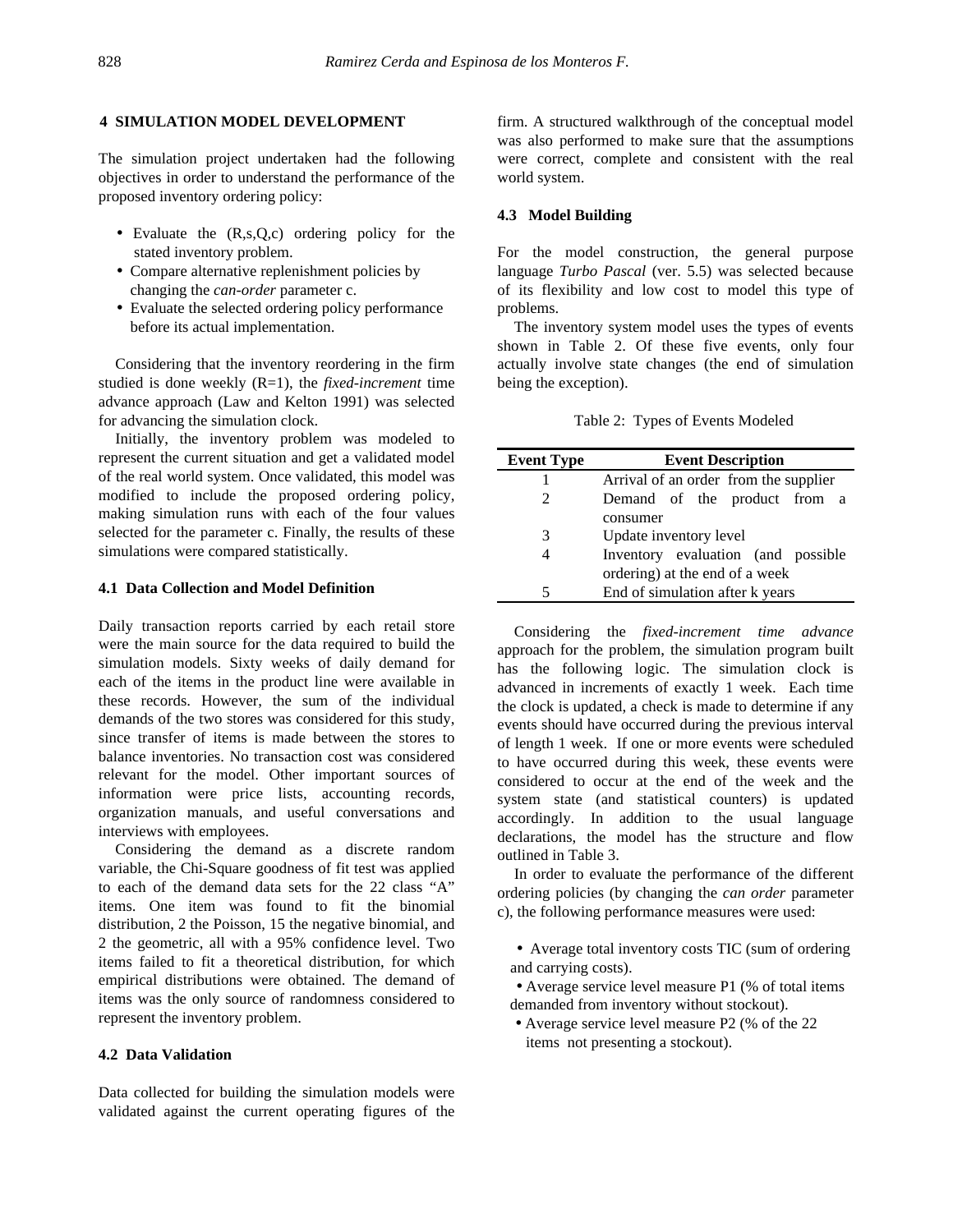### **4.4 Model Verification**

Well-known simulation techniques were used to verify the simulation model (Law and Kelton 1991): modular program development, structured walkthrough, output traces, running the model under simplifying assumptions and under a variety of settings of the input parameters. Animation was not considered relevant for the simulation due to the nature of the problem and the time advance mechanism used for the model.

|  |  | Table 3: Model Structure and Flow |  |  |
|--|--|-----------------------------------|--|--|
|--|--|-----------------------------------|--|--|

| <b>Subroutine</b> | <b>Purpose</b>                         |  |  |
|-------------------|----------------------------------------|--|--|
| <b>INITCOND</b>   | Initialize<br>system state<br>and      |  |  |
|                   | statistical counters.                  |  |  |
| <b>CONSTDATA</b>  | definition<br>Constants<br>(costs,     |  |  |
|                   | levels, demands,<br>inventory<br>lot   |  |  |
|                   | sizes, etc.).                          |  |  |
| <b>CONSTGEN</b>   | Definition of random<br>number         |  |  |
|                   | generator constants.                   |  |  |
| ROUND(Q)          | Rounds orders to lot sizes.            |  |  |
| <b>LOTSIZE</b>    | Calculates lot size for each item.     |  |  |
| RANDOM(Z)         | Generates $U(0,1)$ random numbers      |  |  |
|                   | based on the linear congruential       |  |  |
|                   | algorithm.                             |  |  |
| <b>DEMANDGEN</b>  | Event routine to process demands.      |  |  |
| <b>CALCPARA</b>   | Calculates the $(R, s, Q, c)$<br>model |  |  |
|                   | parameters.                            |  |  |
| <b>UPDATEDEM</b>  | Event routine to update inventory      |  |  |
|                   | levels                                 |  |  |
| ORDARRIVAL        | Event routine to process arrivals      |  |  |
|                   | and inventory evaluation.              |  |  |
| <b>STATCOUNT</b>  | Calculate weekly and<br>yearly         |  |  |
|                   | statistics.                            |  |  |
| <b>NEXTWEEK</b>   | Updates inventory levels.              |  |  |
| <b>WARMUP</b>     | Performs warm-up runs.                 |  |  |
| <b>REPORTGEN</b>  | Generates weekly and<br>yearly         |  |  |
|                   | reports.                               |  |  |
| <b>MAIN</b>       | Advances the clock, checks next        |  |  |
|                   | event type, invoke subroutines,        |  |  |
|                   | process end of simulation.             |  |  |

#### **4.5 Model Validation**

The following steps were observed during the validation of the simulation model (Law and Kelton 1991): develop a model with high face validity, test the assumptions of the model empirically, and determine how representative the simulation output data are. This analysis showed that the model output is consistent and correct when compared to the real world system figures.

The *two sample Kolmogorov-Smirnov test* (Conover

1980) was applied to validate the demand generation subroutines. Initially, this analysis was conducted to each of the 22 items, comparing the historical data set with the demands generated by the computer program through the K-S test. After performing minor adjustments to the program code, the 22 items demand generators passed this statistical test and were considered valid.

### **4.6 Design of Experiments**

Special care was taken when selecting the initial conditions, so that the performance measures do not depend directly on the system's state at time zero. Initially, the inventory level for each item is set to its maximum storage capacity, considering a full replenishment to start operations. A warm-up period of 15 weeks was selected to obtain steady state conditions. The inventory level reached its average values after this period, during which no statistics were gathered.

The run length was established at 50 weeks per year, to represent a typical business operating cycle. The number of replications was arbitrarily set to 50 years, and considering the small variance during pilot runs, this was considered acceptable and computationally efficient.

The variance reduction technique of *Common Random Numbers* was applied through the use of random numbers *synchronization* (Law and Kelton 1991). In this way, it is possible to compare the alternative configurations under similar experimental conditions. This assures that the observed differences in the performance are due to differences in the system configurations rather than to fluctuations in the experimental conditions. To achieve this, each inventory model configuration used the same seeds for the generated random variates.

### **5 ANALYSIS OF RESULTS**

After performing simulation runs for each inventory replenishment policy, 95% confidence intervals for the means of the selected performance measures were obtained, as shown in Table 4.

Table 4: 95% Confidence Intervals for Each Policy

| Policy | TIC(\$)        | P1%          | $P2\%$       |
|--------|----------------|--------------|--------------|
| А      | [211.1, 216.3] | [89.6, 90.4] | [87.1, 87.6] |
| B      | [215.5, 220.0] | [94.0, 94.8] | [95.5, 95.9] |
| C      | [238.5, 243.2] | [96.7, 97.5] | [98.1, 98.4] |
| D      | [241.7, 246.5] | [96.7, 97.5] | [98.1, 98.4] |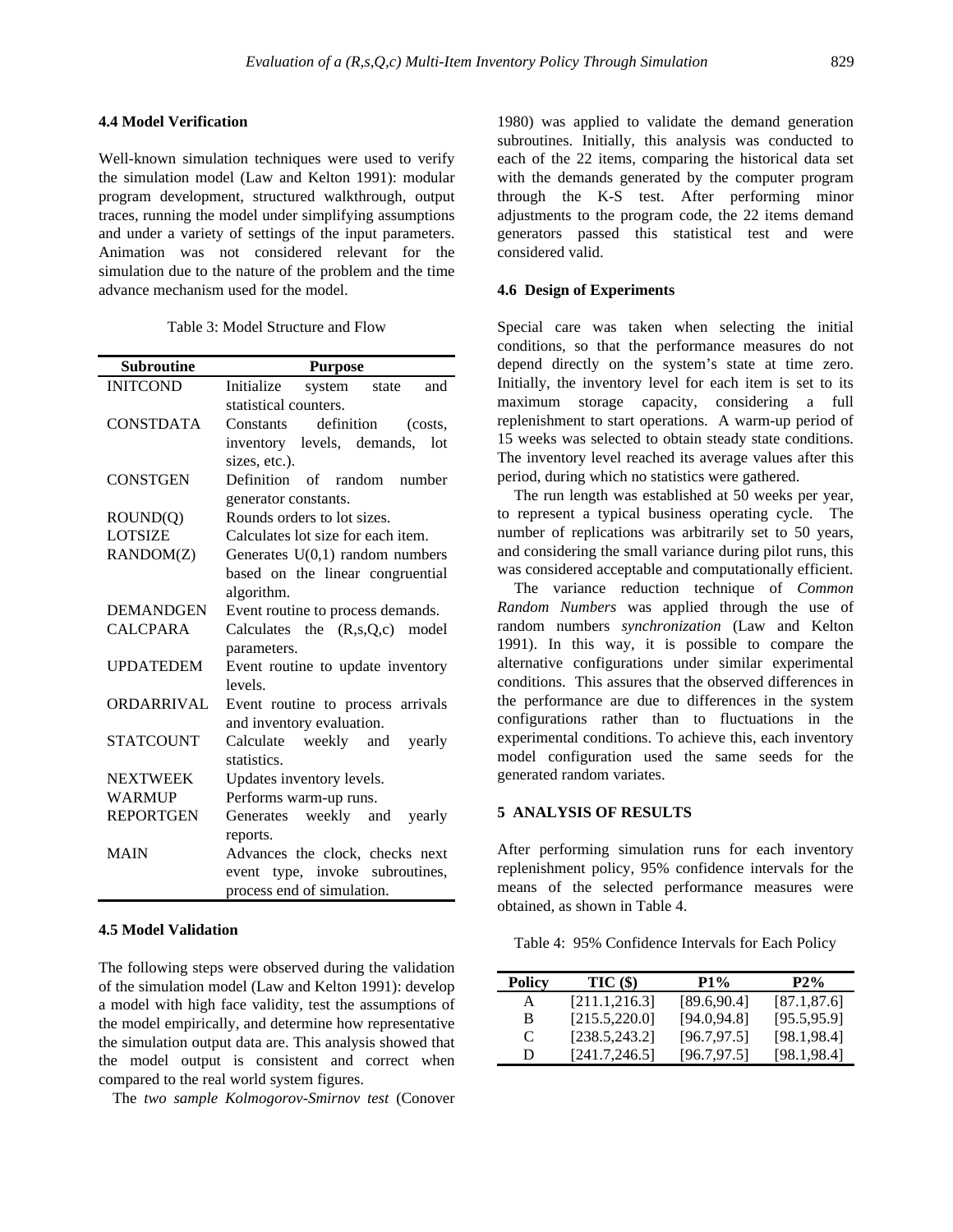In order to compare these four policies adequately,  $k(k-1)/2$  confidence intervals for the difference of the means for each measure of performance were constructed, were  $k$  is the number of systems. In this way, with a confidence of  $1-\alpha/[k(k-1)/2]$  for each interval, we can obtain a confidence interval of at least  $1-\alpha$  for all the intervals together (Law and Kelton 1991). Then we compare the systems pairwise, and select the system with the best value for the measure of performance.

Considering *k=*4 systems and a significance level of  $\alpha$ =.05 for the inventory problem, six 99.17% confidence intervals for each of the three performance measures were constructed, and the ordering policies were compared pairwise. For the total inventory costs (TIC) Policy A was selected for having a minimum average weekly cost of \$214.11. For the service level measure P1, Policies C and D were selected for having a maximum average weekly service of 97.14%. Finally, for the service level measure P2, Policies C and D were selected for having a maximum average weekly service of 98.28%. These measures of performance are compared in Figure 1.



Figure 1: Comparison of Results

However, since we face a problem with multiple objectives, the three measures of performance must be considered simultaneously to select the best overall policy. If we consider a minimum acceptable service level of 95%, combined with a minimum inventory cost, we find out that only Policies C and D meet these targets. If we note that the service levels P1 and P2 for Policies C and D remain constant, but the total inventory cost increases \$3.24 for Policy D, we finally decide that Policy C (with *can-order* parameter  $c=s+Q<sub>i</sub>/2$ ) is the best alternative for the proposed inventory model. The expected benefits if the  $(R,s,Q,c)$  inventory model is

implemented by the firm using Policy C are shown in Figure 2.



Figure 2: Expected Benefits of Policy C

### **6 CONCLUSION**

The simulation study conducted revealed important information regarding the proposed inventory model performance, as it allowed the firm to gain valuable experience in implementing the system ahead of time.

The  $(R, s, Q, c)$  ordering policy proved to be an effective way of leveling the tradeoffs involved in this complex real world situation. The model structure offers also a reliable and efficient method to deal with the dynamic environment faced by the firm.

The simulation model developed assisted in the decision making process to reengineer the operation of the company in terms of customer service and operating costs. These improvements will eventually lead the company to fulfill its organizational and business objectives.

### **ACKNOWLEDGMENTS**

The authors wish to thank Dr. René Muciño at the U.A.E.M. Faculty of Engineering, Dr. Juan Gaytán at ITESM Campus Toluca, and Dr. Genaro Gutierrez at U.T. Austin for their support during previous research activities which lead to this paper.

# **REFERENCES**

Arroyo, P., V. Errosa, and A. Espinosa de los Monteros. 1992. A proposal to determine a policy for inventory replenishment. Research paper, ITESM / U.T. Austin Doctorate Program.